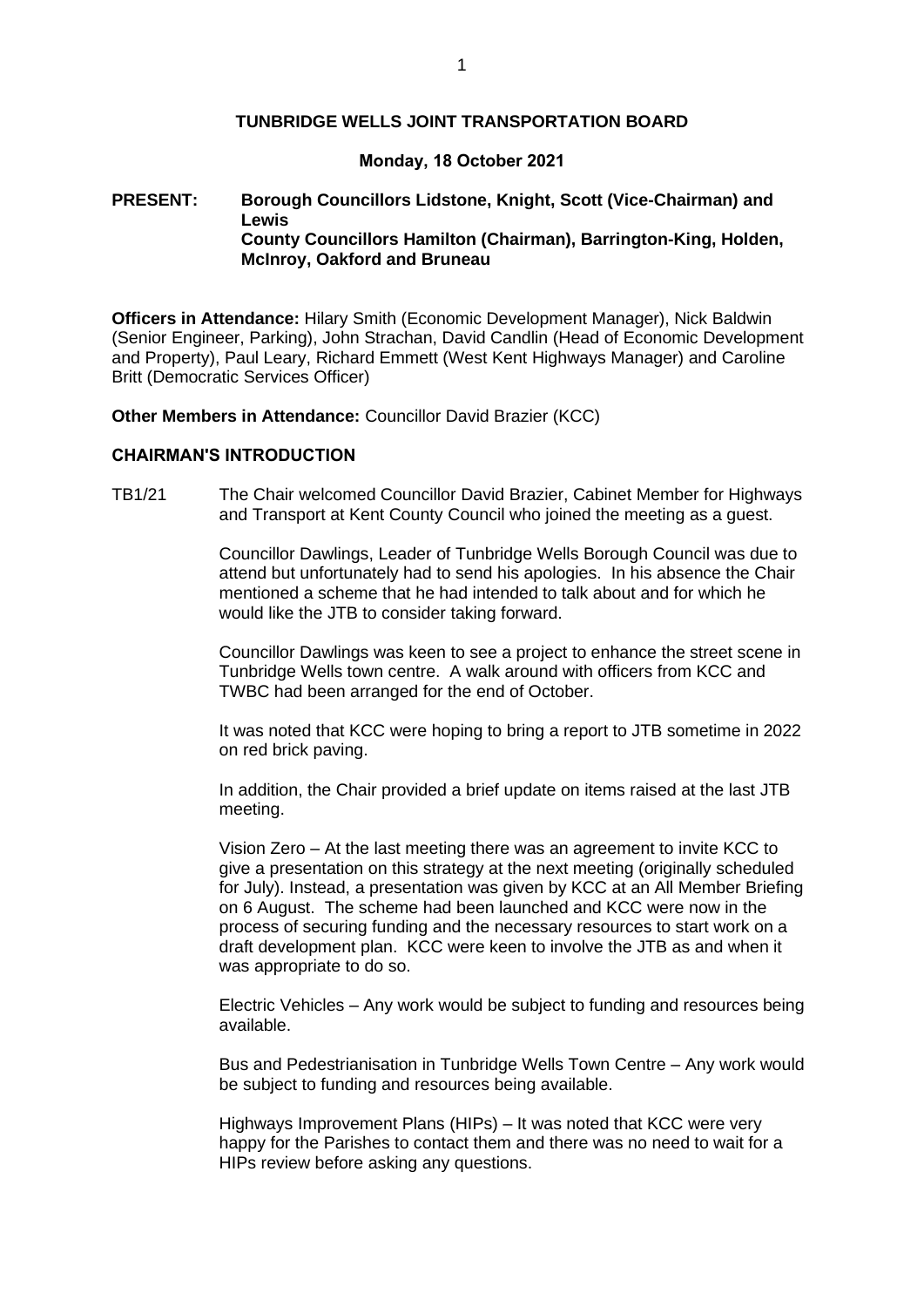Before the substantive items on the agenda started, there was a 2 minutes silence in memory of Councillor Stanyer who had recently passed away. Councillor Stanyer had been a previous Chair of the Joint Transportation Board.

### **APOLOGIES**

TB2/21 Apologies were received from Cllr Backhouse and Cllr Mackonochie. Councillors Holden and McInroy joined the meeting at 6:10pm.

## **DECLARATIONS OF INTEREST**

TB3/21 There were no disclosable pecuniary interests or other significant interests declared at the meeting.

### **NOTIFICATION OF PERSONS WISHING TO SPEAK**

TB4/21 Councillor David Pate, Chair of Speldhurst Parish Council had registered to speak on Agenda Item7.

# **MINUTES OF THE MEETING DATED 19 APRIL 2021**

TB5/21 Members reviewed the minutes. No amendments were proposed.

**RESOLVED –** That the minutes of the meeting dated 19 April 2021 be approved as a correct record.

### **ZONE C PERMIT PARKING CONSULTATION RESULTS**

TB6/21 Nick Baldwin, Senior Engineer introduced the report set out in the agenda.

Discussion and questions from Members included the following:

- TWBC understood there were parking pressures in the Grosvenor Road and Park Road area. It was therefore their intention to undertake a survey (spring 2022) that covered an area that broadly speaking straddled the southern end of St John's road and would include Grosvenor Road and Park Road.
- TWBC wanted to formulate a new permit parking policy that would provide clarity when determining what constituted a sufficient level of response when undertaking consultations.
- It was therefore unlikely that any further surveys would be undertaken until the policy had been drafted.
- The reasons why people did not respond to the consultation were not known.
- The Parking Strategy, published in 2016 included a proposal to extend parking permits in Zone A and Zone C. Permits had been extended in Zone A. It was possible the effects of the pandemic might have played a part in why the response to the consultation to extend Permits in Zone C were low.
- A review would be undertaken at a later date (but not before 2023).

**RESOLVED –** That Members endorsed the recommendation to not progress the implementation of the proposal to expand Permit Parking Zone C at the present time, but to review the position in the future.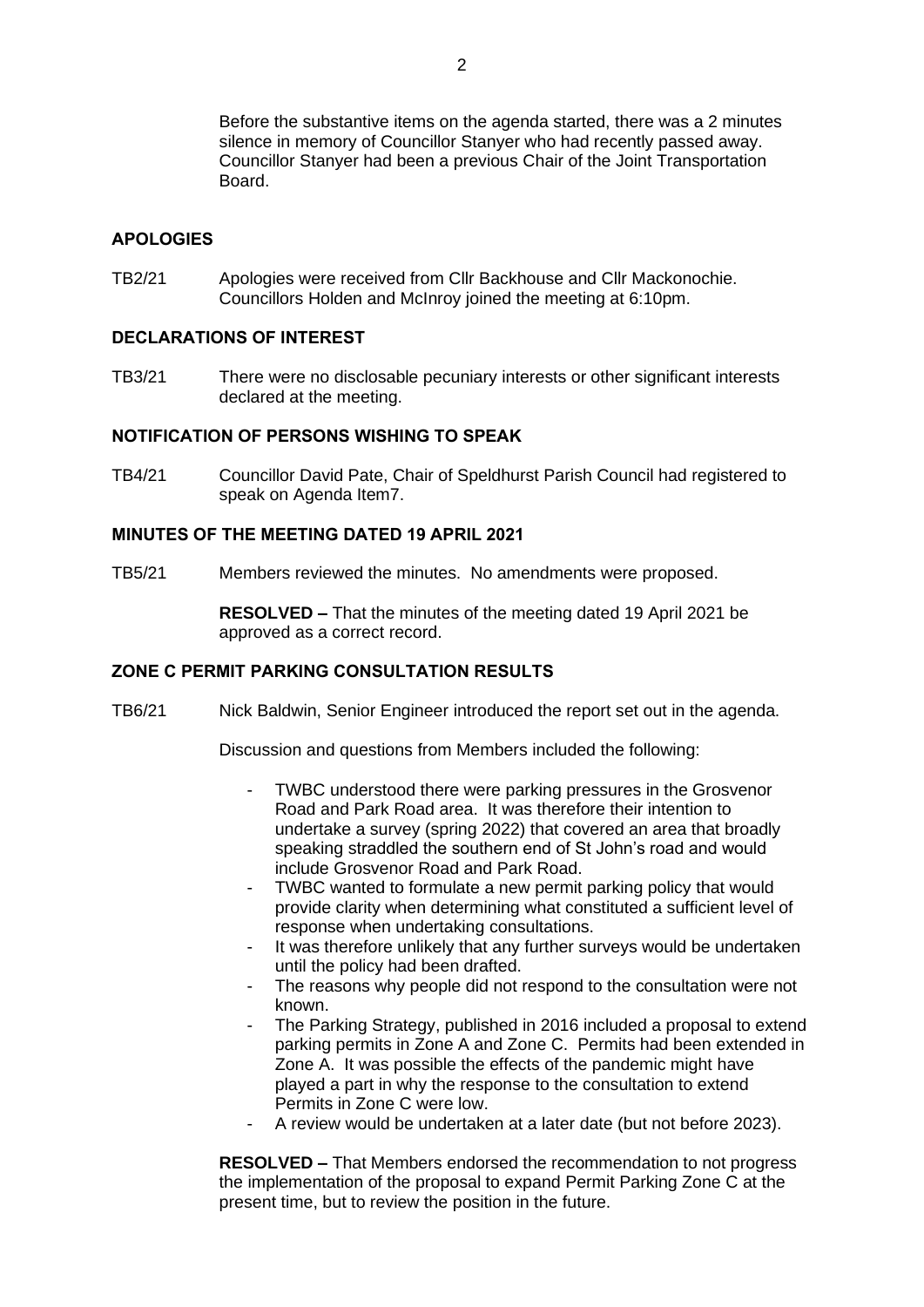## **BADSELL ROAD JUNCTION - PADDOCK WOOD**

TB7/21 John Farmer, Major Capital Programme Team, Kent County Council introduced the report set out in the agenda.

Discussion and questions from Members included the following:

- It was suggested that some form of memorial should be erected in the area to remember a German pilot who had been shot down during World War II. KCC would engage with the general public to see if this would be appropriate and if so, what form it would take.
- Following engagement with the public it was expected a further report would be brought to the JTB, probably early next year and just prior to submitting the planning application (spring 2022).

**RESOLVED –** That the report be noted.

### **SPELDHURST 40MPH SPEED LIMIT (SPELDHURST PARISH COUNCIL)**

TB8/21 Paul Leary, Schemes Programme Manager, Kent County Council introduced the report set out in the agenda.

> Registered Speakers - Councillor David Pate, Chair of Speldhurst Parish Council.

Discussion and questions from Members included the following:

- The scheme was welcomed. The JTB should support the Parish Council.
- Slower speeds reduced the need to brake and accelerate which were significant factors for increased emissions.
- It was noted that vehicle speeds were mostly already travelling at the new proposed speed limit.
- It was not envisaged that congestion levels would increase.
- Notification of the new proposed speed limit was advertised as prescribed by Regulations and included the KCC website and site notices. Unfortunately there was no hard and fast rules as to the level of response any application might receive.
- In this instance, the informal consultation that took place prior to the formal consultation might have been the reason for the level of responses received (43 in total).
- It was suggested that given the 'low' level of response it should not be presumed that the majority were in favour.
- It was noted that based on responses received for other schemes, the level of response for this scheme was a good level.
- Consultations should be viewed with caution as the results don't always reflect the consensus of the majority. For example it may not take into consideration those who use the road but do not live in the road.
- The general public had the right to be consulted and it remained important for local residents to be involved with local decision making.

A vote was taken: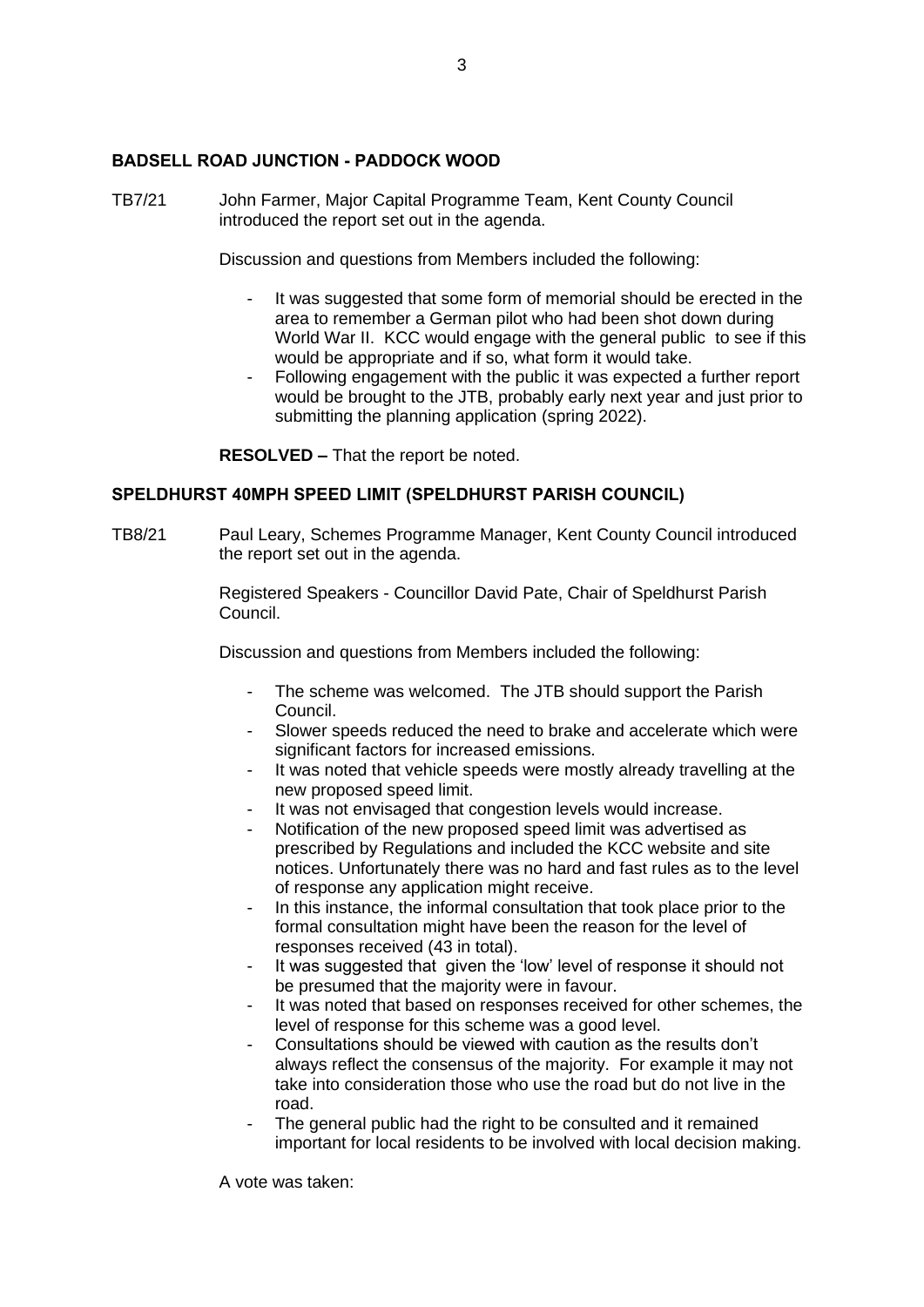Agreed:7 Against:0 Abstain: 3

**RESOLVED –** That the JTB supported the recommendation for the implementation of the proposed 40mph speed limit as advertised.

### **HIGHWAY WORKS PROGRAMME**

TB9/21 Richard Emmett, West Kent Highways Manager, Kent County Council introduced the report set out in the agenda.

Discussion and questions from Members included the following:

- With reference to Footway Improvements (Page 49), it was intended that Hopwood Gardens would be included as part of the Red Brick Paving project scheduled for next year. Funding had been secured but the scheme was currently 'parked'. It might be that Hopwood Gardens would be used as a trial site.
	- With reference to the A26 and loss of funding (£640k back to the South East Local Enterprise Partnership (SELEP)), a press release was due on 19 October which would read as follows: "At the start of the LGF programme £1.8m of LGF funding was allocated to support the delivery of the Yew Tree Road, Speldhurst Road, A26 junction improvement scheme in Tunbridge Wells. The aim of this project was to ease congestion and facilitate growth. To date, £1.177m has been spent on delivery of the project. KCC had been working with TWBC for over 12 months to agree a satisfactory resolution to the remaining budget, which is £623k for the Tunbridge Wells junction improvement package. KCC secured, with the assistance of officers at TWBC at the July SELEP accountability board meeting, a change in scope of the project to take into account the cycle improvements proposed. It was agreed that a revised business case for the scheme should be presented at the September meeting to demonstrate high value for money in regards to the remaining LGF allocation. In addition, evidence would be provided as to how the project met the conditions for spend for beyond 1 September 2021 as proposed by SELEP. The revised business case, although bold and innovative, unfortunately did not deal with the risk to delivery and realisation of benefits that was a prerequisite for the funding extension granted by SELEP."
- The use of Public Rights of Way might be an option for future cycle paths. It was noted that to take this investigation further would require significant resources and funding.
- There remained issues related to Public Realm 2 including measures to make the junctions safer. It was understood that further discussions would take place once traffic had returned to prepandemic levels.
- It would be helpful to investigate any measures to help remove HGV's on the A26. Unfortunately the duelling work on the A21 had not removed a significant number of HGV's from the A26.
- The A26 was not a suitable road for a cycle path.
- Funding remained a major issue. Central Government had taken £9m from KCC's Highway budget last year and it was unclear what would happen with the budget this year.